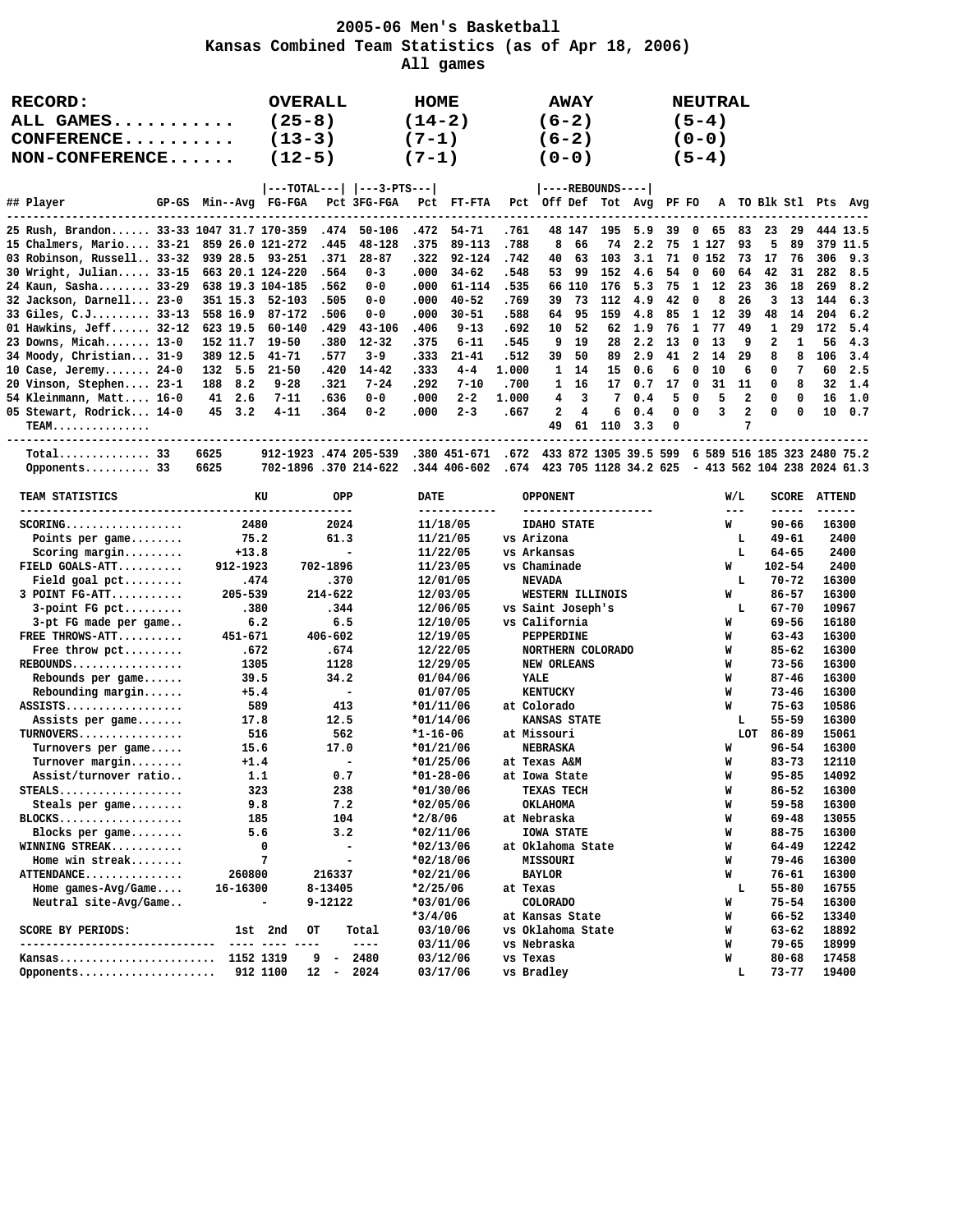### **2005-06 Men's Basketball Kansas Combined Team Statistics (as of Apr 18, 2006) Conference games**

| <b>RECORD:</b><br>ALL GAMES<br>$\mathtt{CONFERENCE}\ldots\ldots\ldots$<br>NON-CONFERENCE                                                                                                                                                                                                                                                                                                                               |                                                                                                                                                                                   | <b>OVERALL</b><br>$(13-3)$<br>$(13-3)$<br>$(0-0)$                                                                                                           |                                                                                                                                                                                                                                                        |                                                                                                                                                       | HOME<br>$(7-1)$<br>$(7-1)$<br>$(0 - 0)$                                                                                                                                                                                                        |                                                                                                                                                         |                                                                                                               | $(6-2)$<br>$(6-2)$<br>$(0 - 0)$                                                                                                                                                | <b>AWAY</b>                                                            |                                                                         |                                                                                         |                                                                        |                                                                                                | <b>NEUTRAL</b><br>$(0 - 0)$<br>$(0 - 0)$<br>$(0 - 0)$              |                                                                       |                                                                                         |                                                                                                                                                                                                                 |                                                         |                                                                                                                                              |
|------------------------------------------------------------------------------------------------------------------------------------------------------------------------------------------------------------------------------------------------------------------------------------------------------------------------------------------------------------------------------------------------------------------------|-----------------------------------------------------------------------------------------------------------------------------------------------------------------------------------|-------------------------------------------------------------------------------------------------------------------------------------------------------------|--------------------------------------------------------------------------------------------------------------------------------------------------------------------------------------------------------------------------------------------------------|-------------------------------------------------------------------------------------------------------------------------------------------------------|------------------------------------------------------------------------------------------------------------------------------------------------------------------------------------------------------------------------------------------------|---------------------------------------------------------------------------------------------------------------------------------------------------------|---------------------------------------------------------------------------------------------------------------|--------------------------------------------------------------------------------------------------------------------------------------------------------------------------------|------------------------------------------------------------------------|-------------------------------------------------------------------------|-----------------------------------------------------------------------------------------|------------------------------------------------------------------------|------------------------------------------------------------------------------------------------|--------------------------------------------------------------------|-----------------------------------------------------------------------|-----------------------------------------------------------------------------------------|-----------------------------------------------------------------------------------------------------------------------------------------------------------------------------------------------------------------|---------------------------------------------------------|----------------------------------------------------------------------------------------------------------------------------------------------|
| ## Player<br>-----------------                                                                                                                                                                                                                                                                                                                                                                                         | GP-GS Min--Avg FG-FGA                                                                                                                                                             |                                                                                                                                                             |                                                                                                                                                                                                                                                        | ---TOTAL---   ---3-PTS--- <br>Pct 3FG-FGA                                                                                                             |                                                                                                                                                                                                                                                | PCt FT-FTA                                                                                                                                              |                                                                                                               | Pct Off Def Tot Avg                                                                                                                                                            |                                                                        | ----REBOUNDS----                                                        |                                                                                         | PF FO                                                                  |                                                                                                |                                                                    |                                                                       |                                                                                         |                                                                                                                                                                                                                 |                                                         | A TO Blk Stl Pts Avg                                                                                                                         |
| 25 Rush, Brandon 16-16<br>15 Chalmers, Mario 16-15<br>03 Robinson, Russell 16-15<br>30 Wright, Julian 16-11<br>32 Jackson, Darnell 15-0<br>24 Kaun, Sasha 16-14<br>33 Giles, C.J 16-2<br>01 Hawkins, Jeff $15-1$<br>34 Moody, Christian 16-5<br>10 Case, Jeremy 13-0<br>20 Vinson, Stephen 10-1<br>54 Kleinmann, Matt 6-0<br>05 Stewart, Rodrick 9-0                                                                   | 544 34.0<br>481 30.1<br>497 31.1<br>332 20.8<br>243 16.2<br>281 17.6<br>220 13.8<br>246 16.4<br>188 11.8<br>77<br>5.9<br>5.8<br>58<br>17<br>2.8<br>$29 \quad 3.2$                 | 94-195<br>$71 - 153$<br>$51 - 138$<br>62-107<br>$36 - 69$<br>$38 - 60$<br>$30 - 60$<br>$22 - 54$<br>$17 - 31$<br>$8 - 28$<br>$3 - 11$<br>$2 - 4$<br>$2 - 8$ | .482<br>.464<br>.370<br>.579<br>.522<br>.633<br>.500<br>.407<br>.548<br>.286<br>.273<br>.500<br>.250                                                                                                                                                   | $26 - 53$<br>$31 - 73$<br>$15 - 44$<br>$0 - 1$<br>$0 - 0$<br>$0 - 0$<br>$0 - 0$<br>$17 - 42$<br>$1 - 6$<br>$3 - 22$<br>$3 - 10$<br>$0 - 0$<br>$0 - 2$ | .491<br>.425<br>.341<br>.000<br>.000<br>.000<br>.000<br>.405<br>.167<br>.136<br>.300<br>.000<br>.000                                                                                                                                           | $28 - 36$<br>55-66<br>$54 - 70$<br>$17 - 31$<br>$28 - 36$<br>$17 - 42$<br>$21 - 32$<br>$2 - 2$<br>$13 - 24$<br>$4 - 4$<br>$0 - 2$<br>$0 - 0$<br>$0 - 1$ | .778<br>.833<br>.771<br>.548<br>.778<br>.405<br>.656<br>1,000<br>.542<br>1,000<br>.000<br>.000<br>.000        | 27<br>3<br>28<br>26<br>29<br>29<br>23<br>2<br>13<br>0<br>0<br>2<br>1                                                                                                           | 79<br>39<br>34<br>48<br>45<br>45<br>42<br>21<br>25<br>8<br>5<br>2<br>2 | 106<br>42<br>62<br>74<br>74<br>74<br>65<br>23<br>38<br>8<br>5<br>4<br>3 | 6.6<br>2.6<br>3.9<br>4.6<br>4.9<br>4.6<br>4.1<br>1.5<br>2.4<br>0.6<br>0.5<br>0.7<br>0.3 | 17<br>42<br>38<br>24<br>28<br>34<br>38<br>36<br>19<br>4<br>5<br>1<br>0 | $\mathbf{0}$<br>0<br>0<br>0<br>0<br>$\mathbf{0}$<br>0<br>1<br>1<br>$\mathbf{0}$<br>0<br>0<br>0 | 30<br>71<br>84<br>28<br>5<br>6<br>5<br>27<br>5<br>4<br>8<br>3<br>2 | 47<br>50<br>40<br>35<br>16<br>5<br>16<br>12<br>13<br>4<br>3<br>1<br>2 | 13<br>$\overline{\mathbf{2}}$<br>6<br>16<br>1<br>18<br>18<br>0<br>3<br>0<br>0<br>0<br>0 | 20<br>53<br>36<br>13<br>10<br>9<br>5<br>13<br>$\boldsymbol{2}$<br>5<br>1<br>0<br>0                                                                                                                              | 141<br>100<br>93<br>81<br>63<br>48<br>23<br>9<br>4<br>4 | 242 15.1<br>228 14.3<br>171 10.7<br>8.8<br>6.7<br>5.8<br>5.1<br>4.2<br>3.0<br>1.8<br>0.9<br>0.7<br>0.4                                       |
| 23 Downs, Micah 2-0<br>$Team$<br>-----------------------------------<br>$Total$ 16                                                                                                                                                                                                                                                                                                                                     | $12 \quad 6.0$                                                                                                                                                                    | $0 - 1$<br>436-919                                                                                                                                          | .000                                                                                                                                                                                                                                                   | $0 - 1$                                                                                                                                               | .000                                                                                                                                                                                                                                           | $0 - 0$                                                                                                                                                 | .000                                                                                                          | $\overline{\mathbf{2}}$<br>22                                                                                                                                                  | $\mathbf 0$<br>24                                                      | $\mathbf{2}$<br>46                                                      | 1.0<br>2.9                                                                              | $\mathbf{1}$<br>0                                                      | $\mathbf 0$                                                                                    | $\overline{a}$                                                     | 5<br>6                                                                | 0                                                                                       | 0                                                                                                                                                                                                               | 0                                                       | 0.0                                                                                                                                          |
| Opponents 16                                                                                                                                                                                                                                                                                                                                                                                                           | 3225<br>3225                                                                                                                                                                      | 351-916                                                                                                                                                     |                                                                                                                                                                                                                                                        | .474 96-254 .378 239-346 .691 207 419<br>.383 106-297                                                                                                 |                                                                                                                                                                                                                                                | .357 190-291                                                                                                                                            | .653 197 334 531 33.2 314 - 202 277                                                                           |                                                                                                                                                                                |                                                                        |                                                                         | 626 39.1 287 2 280 255                                                                  |                                                                        |                                                                                                |                                                                    |                                                                       |                                                                                         | 56 119                                                                                                                                                                                                          |                                                         | 77 167 1207 75.4<br>998 62.4                                                                                                                 |
| TEAM STATISTICS                                                                                                                                                                                                                                                                                                                                                                                                        |                                                                                                                                                                                   | KU                                                                                                                                                          | OPP                                                                                                                                                                                                                                                    |                                                                                                                                                       | <b>DATE</b>                                                                                                                                                                                                                                    |                                                                                                                                                         |                                                                                                               | <b>OPPONENT</b>                                                                                                                                                                |                                                                        |                                                                         |                                                                                         |                                                                        |                                                                                                |                                                                    | W/L                                                                   |                                                                                         | SCORE                                                                                                                                                                                                           | <b>ATTEND</b>                                           |                                                                                                                                              |
| $SCORING$<br>Points per game<br>$Scoring margin \ldots$<br>FIELD GOALS-ATT<br>Field goal $pet$<br>3 POINT FG-ATT<br>$3$ -point FG pct<br>3-pt FG made per game<br>FREE THROWS-ATT<br>Free throw pct<br>$REBOUNDS$<br>Rebounds per game<br>Rebounding margin<br>ASSISTS<br>Assists per game<br>TURNOVERS<br>Turnovers per game<br>$Turnover$ margin<br>Assist/turnover ratio<br>$STEALS$<br>Steals per game<br>$BLOCKS$ | 1207<br>75.4<br>$+13.1$<br>436-919<br>.474<br>$96 - 254$<br>.378<br>6.0<br>239-346<br>.691<br>626<br>39.1<br>$+5.9$<br>280<br>17.5<br>255<br>15.9<br>$+1.4$<br>1.1<br>167<br>10.4 | 77                                                                                                                                                          | -----------<br>998<br>62.4<br>$\overline{\phantom{a}}$<br>351-916<br>.383<br>106-297<br>.357<br>6.6<br>190-291<br>.653<br>531<br>33.2<br>$\overline{\phantom{a}}$<br>202<br>12.6<br>277<br>17.3<br>$\overline{\phantom{a}}$<br>0.7<br>119<br>7.4<br>56 |                                                                                                                                                       | $*01/11/06$<br>$*01/14/06$<br>$*1 - 16 - 06$<br>$*01/21/06$<br>$*01/25/06$<br>$*01 - 28 - 06$<br>$*01/30/06$<br>$*02/05/06$<br>$*2/8/06$<br>$*02/11/06$<br>$*02/13/06$<br>$*02/18/06$<br>$*02/21/06$<br>$*2/25/06$<br>$*03/01/06$<br>$*3/4/06$ | ------------                                                                                                                                            | at Colorado<br>at Missouri<br>at Texas A&M<br>at Nebraska<br>at Oklahoma State<br>at Texas<br>at Kansas State | --------------------<br><b>KANSAS STATE</b><br>NEBRASKA<br>at Iowa State<br>TEXAS TECH<br><b>OKLAHOMA</b><br><b>IOWA STATE</b><br><b>MISSOURI</b><br><b>BAYLOR</b><br>COLORADO |                                                                        |                                                                         |                                                                                         |                                                                        |                                                                                                | W<br>W<br>W<br>W<br>W<br>W<br>W<br>W<br>W<br>W<br>M<br>M           | $- - -$<br>M<br>ъ<br>LOT<br>L                                         |                                                                                         | $- - - - -$<br>$75 - 63$<br>$55 - 59$<br>86-89<br>96-54<br>$83 - 73$<br>$95 - 85$<br>$86 - 52$<br>$59 - 58$<br>$69 - 48$<br>$88 - 75$<br>64-49<br>$79 - 46$<br>$76 - 61$<br>$55 - 80$<br>$75 - 54$<br>$66 - 52$ | ------                                                  | 10586<br>16300<br>15061<br>16300<br>12110<br>14092<br>16300<br>16300<br>13055<br>16300<br>12242<br>16300<br>16300<br>16755<br>16300<br>13340 |

 **WINNING STREAK........... 2 - Home win streak........ 7 - ATTENDANCE............... 130400 107241 Home games-Avg/Game.... 8-16300 8-13405 Neutral site-Avg/Game.. - 0-0**

 **SCORE BY PERIODS: 1st 2nd OT Total ------------------------------ ---- ---- ---- ---- Kansas........................ 551 647 9 - 1207 Opponents..................... 436 550 12 - 998**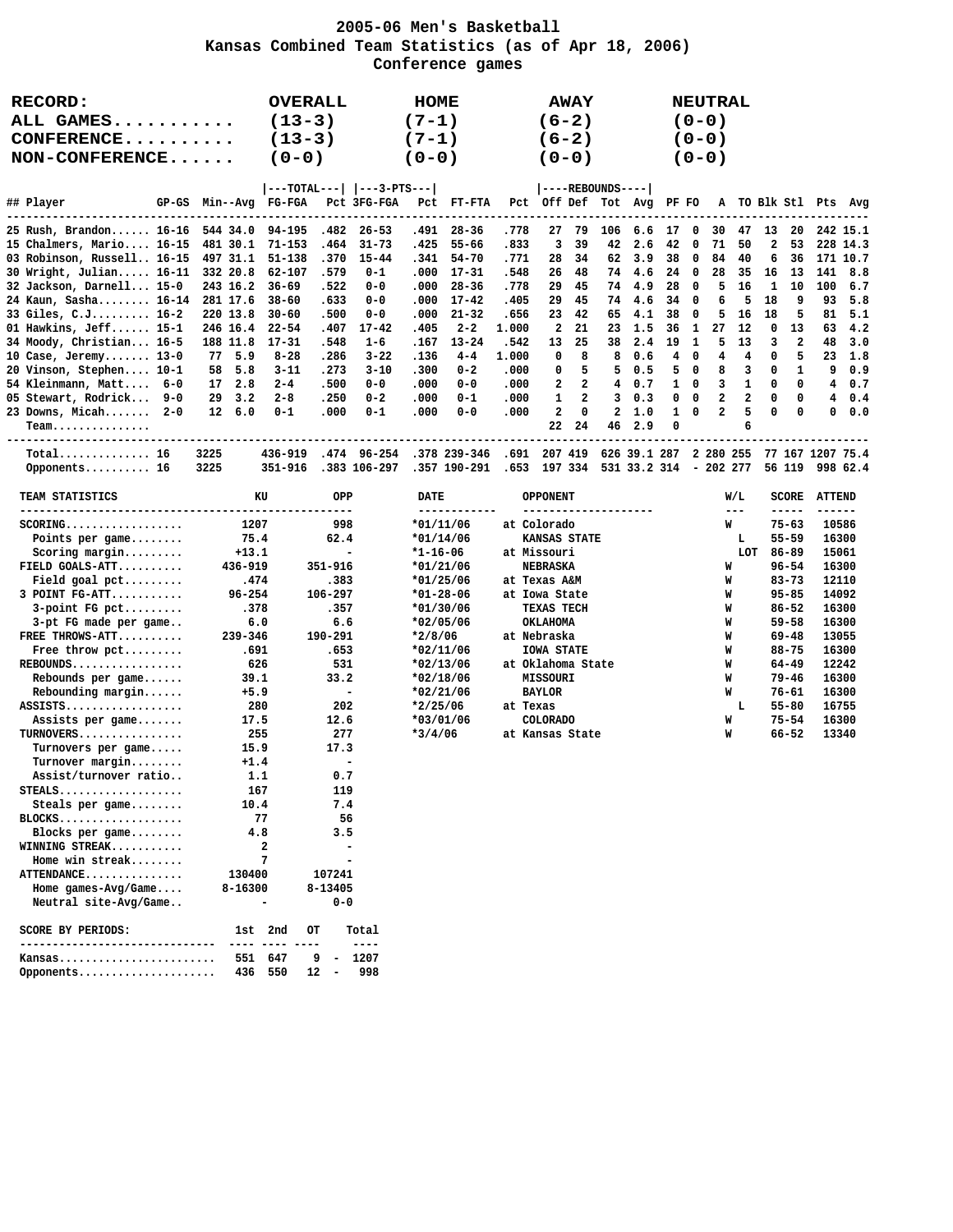## **2005-06 Men's Basketball Kansas Team Game-by-Game (as of Apr 18, 2006) All games**

 **TEAM STATISTICS**

|                          |                  |           |     | ---TOTAL---   --3-PTRS--                                                           |      |                                               |       |                            |      |                 |       | $ ---REBOUNDS--- $ |                       |      |    |    |                         |      |     |                        |
|--------------------------|------------------|-----------|-----|------------------------------------------------------------------------------------|------|-----------------------------------------------|-------|----------------------------|------|-----------------|-------|--------------------|-----------------------|------|----|----|-------------------------|------|-----|------------------------|
| Opponent                 | Date             |           |     | Score W/L FG-FGA                                                                   |      | Pct 3FG-FGA Pct FT-FTA Pct Off Def Tot Avg PF |       |                            |      |                 |       |                    |                       |      |    |    |                         |      |     | A TO Blk Stl Pts---Avg |
|                          |                  |           |     |                                                                                    |      |                                               |       | -------------------------- |      |                 |       |                    | --------------------- |      |    |    |                         |      |     |                        |
| <b>IDAHO STATE</b>       | 11/18/05 90-66   |           | W   | $31 - 67$                                                                          | .463 | $2 - 13$                                      |       | $.154$ 26-34               | .765 | 17              | 32    |                    | 49 49.0               | 15   | 17 | 16 | 7                       | 14   | 90  | 90.0                   |
| vs Arizona               | 11/21/05         | 49-61     | L   | $19 - 56$                                                                          | .339 | $4 - 19$                                      | .211  | $7 - 12$                   | .583 | 18              | 26    |                    | 44 46.5               | 28   | 10 | 27 | 7                       | 7    | 49  | 69.5                   |
| vs Arkansas              | $11/22/05$ 64-65 |           | L   | $28 - 57$                                                                          | .491 | $6 - 17$                                      | .353  | $2 - 5$                    | .400 | 10              | 23    |                    | 33 42.0               | 16   | 19 | 16 | 8                       | 7    | 64  | 67.7                   |
| vs Chaminade             | 11/23/05 102-54  |           | W   | $40 - 71$                                                                          | .563 | $7 - 15$                                      | .467  | $15 - 18$                  | .833 | 14              | 36    |                    | 50 44.0               | 15   | 22 | 13 | 5                       | 11   | 102 | 76.2                   |
| <b>NEVADA</b>            | 12/01/05         | 70-72     | L   | $27 - 63$                                                                          | .429 | $3 - 12$                                      | .250  | $13 - 17$                  | .765 | 15              | 18    |                    | 33 41.8               | 20   | 9  | 10 | 6                       | 5    | 70  | 75.0                   |
| WESTERN ILLINOIS         | 12/03/05         | $86 - 57$ | W   | $29 - 59$                                                                          | .492 | $7 - 20$                                      | .350  | $21 - 31$                  | .677 | 7               | 33    |                    | 40 41.5               | -19  | 25 | 13 | 10                      | 10   | 86  | 76.8                   |
| vs Saint Joseph's        | 12/06/05         | 67-70     | L   | $25 - 51$                                                                          | .490 | $11 - 21$                                     | .524  | $6 - 19$                   | .316 | 11              | 18    |                    | 2939.7                | 17   | 17 | 12 | 4                       | 6    | 67  | 75.4                   |
| vs California            | 12/10/05         | $69 - 56$ | W   | $26 - 58$                                                                          | .448 | $6 - 12$                                      | .500  | $11 - 14$                  | .786 | 16              | 25    |                    | 41 39.9               | 20   | 19 | 19 | 6                       | 9    | 69  | 74.6                   |
| PEPPERDINE               | 12/19/05         | $63 - 43$ | W   | $22 - 58$                                                                          | .379 | $5 - 11$                                      | .455  | $14 - 25$                  | .560 | 21              | 35    |                    | 56 41.7               | 13   | 13 | 18 | 10                      | 6    | 63  | 73.3                   |
| <b>NORTHERN COLORADO</b> | 12/22/05         | $85 - 62$ | W   | $32 - 58$                                                                          | .552 | $9 - 19$                                      | .474  | 12-16                      | .750 | 13              | 21    |                    | 34 40.9               | 21   | 23 | 14 | 4                       | 7    | 85  | 74.5                   |
| <b>NEW ORLEANS</b>       | 12/29/05         | 73-56     | W   | $29 - 58$                                                                          | .500 | $9 - 20$                                      | .450  | $6 - 12$                   | .500 | 11              | 26    |                    | 37 40.5               | 13   | 23 | 18 | 10                      | 14   | 73  | 74.4                   |
| YALE                     | 01/04/06         | $87 - 46$ | W   | $35 - 64$                                                                          | .547 | $9 - 19$                                      | .474  | $8 - 17$                   | .471 | 14              | 29    |                    | 43 40.8               | 12   | 29 | 13 | 3                       | 13   | 87  | 75.4                   |
| <b>KENTUCKY</b>          | 01/07/05         | $73 - 46$ | W   | $28 - 56$                                                                          | .500 | $4 - 17$                                      | .235  | $13 - 19$                  | .684 | 13              | 33    |                    | 46 41.2               | 21   | 14 | 12 | 8                       | 6    | 73  | 75.2                   |
| at Colorado              | 01/11/06         | $75 - 63$ | W   | $28 - 63$                                                                          | .444 | $2 - 13$                                      | .154  | $17 - 23$                  | .739 | 19              | 31    |                    | 50 41.8               | 19   | 20 | 17 | 5                       | 6    | 75  | 75.2                   |
| <b>KANSAS STATE</b>      | 01/14/06         | $55 - 59$ | L   | $17 - 53$                                                                          | .321 | $5 - 20$                                      | .250  | $16 - 22$                  | .727 | 11              | 22    |                    | 33 41.2               | -19  | 10 | 16 | 4                       | 11   | 55  | 73.9                   |
| at Missouri              | $1 - 16 - 06$    | 86-89     | Lot | $31 - 58$                                                                          | .534 | $3 - 13$                                      | .231  | $21 - 35$                  | .600 | 16              | 26    |                    | 42 41.2               | -22  | 20 | 17 | $\overline{\mathbf{2}}$ | 9    | 86  | 74.6                   |
| NEBRASKA                 | 01/21/06         | $96 - 54$ | W   | $37 - 62$                                                                          | .597 | $11 - 18$                                     | .611  | 11-18                      | .611 | 10              | 29    |                    | 39 41.1 19            |      | 23 | 17 | 3                       | -12  | 96  | 75.9                   |
| at Texas A&M             | 01/25/06         | $83 - 73$ | W   | $23 - 42$                                                                          | .548 | $4 - 9$                                       | .444  | $33 - 44$                  | .750 | 6               | 27    |                    | 33 40.7               | 22   | 18 | 18 | 4                       | 10   | 83  | 76.3                   |
| at Iowa State            | $01 - 28 - 06$   | $95 - 85$ | W   | $29 - 50$                                                                          | .580 | $7 - 14$                                      | .500  | $30 - 38$                  | .789 | 6               | 36    |                    | 42 40.7               | 16   | 18 | 21 | 5                       | 8    | 95  | 77.3                   |
| <b>TEXAS TECH</b>        | 01/30/06         | $86 - 52$ | W   | $36 - 72$                                                                          | .500 | $6 - 16$                                      | .375  | $8 - 12$                   | .667 | 18              | 37    |                    | 55 41.5               | - 18 | 21 | 12 | 5                       | 9    | 86  | 77.7                   |
| <b>OKLAHOMA</b>          | 02/05/06         | $59 - 58$ | W   | $25 - 59$                                                                          | .424 | $2 - 12$                                      | .167  | $7 - 10$                   | .700 | 13              | 21    |                    | 34 41.1               | - 11 | 13 | 14 | 8                       | 10   | 59  | 76.8                   |
| at Nebraska              | 2/8/06           | 69-48     | W   | $26 - 62$                                                                          | .419 | $7 - 19$                                      | .368  | $10 - 13$                  | .769 | 18              | 23    |                    | 41 41.1               | - 17 | 15 | 13 | $\mathbf{2}$            | 13   | 69  | 76.5                   |
| <b>IOWA STATE</b>        | 02/11/06         | $88 - 75$ | W   | $28 - 56$                                                                          | .500 | $6 - 16$                                      | .375  | $26 - 32$                  | .813 | 9               | 34    |                    | 43 41.2               | 18   | 19 | 17 | 7                       | 9    | 88  | 77.0                   |
| at Oklahoma State        | 02/13/06         | $64 - 49$ | W   | $22 - 55$                                                                          | .400 | $1 - 7$                                       | . 143 | $19 - 28$                  | .679 | 15              | 28    |                    | 43 41.2               | -21  | 15 | 20 | 4                       | 16   | 64  | 76.4                   |
| MISSOURI                 | 02/18/06         | $79 - 46$ | W   | $31 - 59$                                                                          | .525 | $10 - 22$                                     | .455  | $7 - 10$                   | .700 | 15              | 26    |                    | 41 41.2               | 18   | 22 | 18 | 8                       | 10   | 79  | 76.5                   |
| <b>BAYLOR</b>            | 02/21/06         | 76-61     | W   | $30 - 58$                                                                          | .517 | $7 - 18$                                      | .389  | $9 - 18$                   | .500 | 16              | 22    |                    | 38 41.1               | - 12 | 20 | 14 | 9                       | 11   | 76  | 76.5                   |
| at Texas                 | 2/25/06          | $55 - 80$ | L   | $23 - 54$                                                                          | .426 | $4 - 15$                                      | .267  | $5 - 7$                    | .714 | 9               | 10    |                    | 19 40.3               | 16   | 15 | 15 | 1                       | 9    | 55  | 75.7                   |
| <b>COLORADO</b>          | 03/01/06         | 75-54     | W   | $27 - 55$                                                                          | .491 | $11 - 23$                                     | .478  | $10 - 22$                  | .455 | 11              | 27    |                    | 38 40.2               | 17   | 20 | 11 | 5                       | 11   | 75  | 75.7                   |
| at Kansas State          | 3/4/06           | 66-52     | W   | $23 - 61$                                                                          | .377 | $10 - 19$                                     | .526  | $10 - 14$                  | .714 | 15              | 20    |                    | 35 40.0               | 22   | 11 | 15 | 5                       | -13  | 66  | 75.3                   |
| vs Oklahoma State        | 03/10/06         | $63 - 62$ | W   | $22 - 51$                                                                          | .431 | $1 - 9$                                       | .111  | $18 - 30$                  | .600 | 11              | 24    |                    | 35 39.9               | 17   | 15 | 18 | 6                       | 12   | 63  | 74.9                   |
| vs Nebraska              | 03/11/06         | $79 - 65$ | W   | $30 - 58$                                                                          | .517 | $7 - 19$                                      | .368  | $12 - 18$                  | .667 | 11              | 27    |                    | 38 39.8               | 22   | 21 | 15 | 5                       | 7    | 79  | 75.1                   |
| vs Texas                 | 03/12/06         | $80 - 68$ | W   | $27 - 61$                                                                          | .443 | $12 - 24$                                     | .500  | $14 - 19$                  | .737 | 13 <sup>7</sup> | 22    |                    | 35 39.7               | 18   | 22 | 9  | 8                       | 10   | 80  | 75.2                   |
| vs Bradley               | 03/17/06 73-77   |           | L   | $26 - 58$                                                                          | .448 | $7 - 18$                                      | .389  | 14-19                      | .737 |                 | 11 25 |                    | 36 39.5 25 11 18      |      |    |    |                         | 1 12 | 73  | 75.2                   |
| Kansas                   |                  | 2480      |     | 912-1923 .474 205-539 .380 451-671 .672 433 872 1305 39.5 599 589 516 185 323 2480 |      |                                               |       |                            |      |                 |       |                    |                       |      |    |    |                         |      |     | 75.2                   |
| Opponents                |                  | 2024      |     | 702-1896 .370 214-622 .344 406-602 .674 423 705 1128 34.2 625 413 562 104 238 2024 |      |                                               |       |                            |      |                 |       |                    |                       |      |    |    |                         |      |     | 61.3                   |

**FT Pct: 67.2 Steals/game: 9.8**

**Games played: 33 Rebounds/game: 39.5 Points/game: 75.2 Assists/game: 17.8 FG Pct: 47.4 Turnovers/game: 15.6 3FG Pct: 38.0 Assist/turnover ratio: 1.1 Blocks/game: 5.6**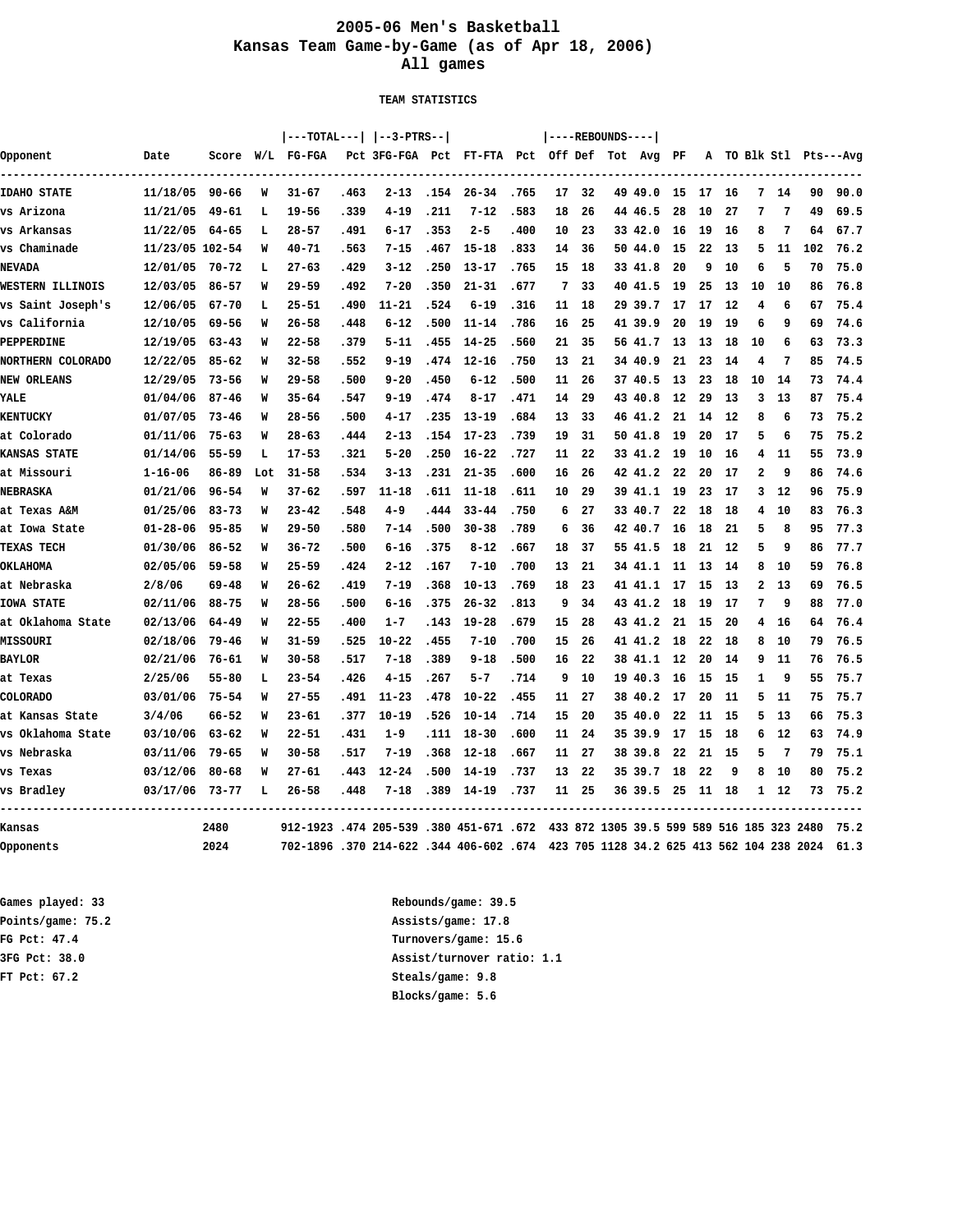## **2005-06 Men's Basketball Kansas Opponent Game-by-Game (as of Apr 18, 2006) All games**

 **OPPONENT STATISTICS**

|                     |                 |           |     |                                                                                    |      | ---TOTAL---   --3-PTRS--                      |      |              |       |    |       | $ ---REBOUNDS--- $ |                  |      |       |     |              |              |                                 |                        |
|---------------------|-----------------|-----------|-----|------------------------------------------------------------------------------------|------|-----------------------------------------------|------|--------------|-------|----|-------|--------------------|------------------|------|-------|-----|--------------|--------------|---------------------------------|------------------------|
| Opponent            | Date            |           |     | Score W/L FG-FGA                                                                   |      | Pct 3FG-FGA Pct FT-FTA Pct Off Def Tot Avg PF |      |              |       |    |       |                    |                  |      |       |     |              |              |                                 | A TO Blk Stl Pts---Avg |
| <b>IDAHO STATE</b>  | 11/18/05 90-66  |           | W   | $23 - 68$                                                                          | .338 | $9 - 26$                                      |      | $.346$ 11-18 | .611  | 17 | 25    |                    | 42 42.0          | 23   | 9     | 24  | 4            | 6            | 66                              | 66.0                   |
| vs Arizona          | 11/21/05 49-61  |           | L   | $17 - 60$                                                                          | .283 | $4 - 14$                                      | .286 | $23 - 33$    | .697  | 21 | 22    |                    | 43 42.5          | - 17 | 4     | 15  | $\mathbf{2}$ | 12           | 61                              | 63.5                   |
| vs Arkansas         | 11/22/05 64-65  |           | Ь   | $25 - 56$                                                                          | .446 | $5 - 10$                                      | .500 | $10 - 14$    | .714  | 11 | 21    |                    | 32 39.0          | 16   | 13    | 14  | 4            | 7            | 65                              | 64.0                   |
| vs Chaminade        | 11/23/05 102-54 |           | W   | $19 - 60$                                                                          | .317 | $5 - 19$                                      | .263 | $11 - 18$    | .611  | 9  | 18    |                    | 27 36.0          | 18   | 12    | 16  | 1            | 6            | 54                              | 61.5                   |
| <b>NEVADA</b>       | 12/01/05 70-72  |           | L   | $24 - 58$                                                                          | .414 | $3 - 14$                                      | .214 | $21 - 24$    | .875  | 16 | 24    |                    | 40 36.8          | 18   | 16    | 14  | 5            | 3            | 72                              | 63.6                   |
| WESTERN ILLINOIS    | 12/03/05        | $86 - 57$ | W   | $18 - 61$                                                                          | .295 | $9 - 24$                                      | .375 | $12 - 16$    | .750  | 12 | 28    |                    | 40 37.3          | 24   | 12    | 22  | 0            | 5            | 57                              | 62.5                   |
| vs Saint Joseph's   | 12/06/05        | $67 - 70$ | L   | $23 - 49$                                                                          | .469 | $10 - 21$                                     | .476 | $14 - 20$    | .700  | 10 | 23    |                    | 33 36.7          | 15   | 17    | 12  | 3            | 6            | 70                              | 63.6                   |
| vs California       | 12/10/05        | 69-56     | W   | $20 - 56$                                                                          | .357 | $4 - 16$                                      | .250 | $12 - 17$    | .706  |    | 14 18 |                    | 32 36.1          | 14   | - 12  | 17  | 3            | 11           | 56                              | 62.6                   |
| PEPPERDINE          | 12/19/05        | $63 - 43$ | W   | $17 - 58$                                                                          | .293 | $3 - 18$                                      | .167 | $6 - 12$     | .500  | 9  | 21    |                    | 30 35.4 18       |      | 8     | 13  | 5            | 9            | 43                              | 60.4                   |
| NORTHERN COLORADO   | 12/22/05        | $85 - 62$ | W   | $20 - 53$                                                                          | .377 | $6 - 17$                                      | .353 | $16 - 21$    | .762  | 13 | 17    |                    | 30 34.9          | 17   | 15    | 17  | 0            | 3            | 62                              | 60.6                   |
| <b>NEW ORLEANS</b>  | 12/29/05        | $73 - 56$ | W   | $21 - 61$                                                                          | .344 | $9 - 20$                                      | .450 | $5 - 9$      | .556  | 16 | 21    |                    | 37 35.1          | 14   | 15    | 21  | 4            | 8            | 56                              | 60.2                   |
| YALE                | 01/04/06        | $87 - 46$ | W   | $20 - 55$                                                                          | .364 | $3 - 16$                                      | .188 | $3 - 3$      | 1,000 | 6  | 21    |                    | 27 34.4          | 18   | 10    | 22  | 5            | 6            | 46                              | 59.0                   |
| <b>KENTUCKY</b>     | 01/07/05        | $73 - 46$ | W   | $15 - 62$                                                                          | .242 | $3 - 25$                                      | .120 | $13 - 21$    | .619  | 20 | 18    |                    | 38 34.7          | 17   | 5     | 11  | 1            | 6            | 46                              | 58.0                   |
| at Colorado         | 01/11/06        | $75 - 63$ | W   | $21 - 57$                                                                          | .368 | $9 - 22$                                      | .409 | $12 - 23$    | .522  | 9  | 19    |                    | 28 34.2          | 20   | 13    | 12  | 11           | 8            | 63                              | 58.4                   |
| <b>KANSAS STATE</b> | 01/14/06        | $55 - 59$ | г   | $23 - 51$                                                                          | .451 | $4 - 11$                                      | .364 | $9 - 18$     | .500  | 12 | 28    |                    | 40 34.6          | 19   | 16    | 19  | 4            | 8            | 59                              | 58.4                   |
| at Missouri         | $1 - 16 - 06$   | 86-89     | Lot | $30 - 67$                                                                          | .448 | $10 - 24$                                     | .417 | $19 - 25$    | .760  | 14 | - 18  |                    | 32 34.4          | 24   | - 16  | 18  | 4            | $\mathbf{2}$ | 89                              | 60.3                   |
| <b>NEBRASKA</b>     | 01/21/06        | $96 - 54$ | W   | $17 - 62$                                                                          | .274 | $4 - 21$                                      | .190 | $16 - 24$    | .667  | 19 | 20    |                    | 39 34.7          | - 19 | 6     | 24  | 2            | 10           | 54                              | 59.9                   |
| at Texas A&M        | 01/25/06        | $83 - 73$ | W   | $22 - 56$                                                                          | .393 | $10 - 25$                                     | .400 | $19 - 26$    | .731  | 10 | 20    |                    | 30 34.4          | 31   | 18    | 17  | 1            | 10           | 73                              | 60.7                   |
| at Iowa State       | $01 - 28 - 06$  | $95 - 85$ | W   | $29 - 77$                                                                          | .377 | $11 - 29$                                     | .379 | $16 - 20$    | .800  | 12 | 20    |                    | 32 34.3          | 24   | 19    | 9   | 3            | 13           | 85                              | 61.9                   |
| <b>TEXAS TECH</b>   | 01/30/06        | $86 - 52$ | W   | $20 - 58$                                                                          | .345 | $2 - 8$                                       | .250 | $10 - 18$    | .556  | 7  | 21    |                    | 28 34.0          | 18   | 12    | 12  | 1            | 2            | 52                              | 61.5                   |
| <b>OKLAHOMA</b>     | 02/05/06        | $59 - 58$ | w   | $23 - 66$                                                                          | .348 | $6 - 14$                                      | .429 | $6 - 7$      | .857  | 22 | 22    |                    | 44 34.5          | 14   | - 11  | 16  | 4            | 8            | 58                              | 61.3                   |
| at Nebraska         | 2/8/06          | 69-48     | W   | $18 - 52$                                                                          | .346 | $3 - 14$                                      | .214 | $9 - 15$     | .600  | 15 | 20    |                    | 35 34.5          | - 15 | 9     | 19  | 1            | 5            | 48                              | 60.7                   |
| <b>IOWA STATE</b>   | 02/11/06        | $88 - 75$ | W   | $32 - 70$                                                                          | .457 | $7 - 21$                                      | .333 | $4 - 12$     | .333  | 10 | 23    |                    | 33 34.4          | -28  | 14    | -14 | 0            | 11           | 75                              | 61.3                   |
| at Oklahoma State   | 02/13/06        | 64-49     | W   | $18 - 48$                                                                          | .375 | $1 - 13$                                      | .077 | $12 - 18$    | .667  | 6  | 21    |                    | 27 34.1          | -23  | 8     | 24  | 7            | 10           | 49                              | 60.8                   |
| MISSOURI            | 02/18/06        | 79-46     | W   | $15 - 47$                                                                          | .319 | $7 - 20$                                      | .350 | $9 - 15$     | .600  | 7  | 13    |                    | 20 33.6          | 17   | 5     | 21  | $\mathbf{2}$ | 5            | 46                              | 60.2                   |
| <b>BAYLOR</b>       | 02/21/06        | 76-61     | W   | $21 - 52$                                                                          | .404 | $11 - 21$                                     | .524 | $8 - 11$     | .727  | 10 | 18    |                    | 28 33.3          | 16   | 11    | 18  | 4            | 7            | 61                              | 60.2                   |
| at Texas            | 2/25/06         | $55 - 80$ | L   | $27 - 49$                                                                          | .551 | $10 - 20$                                     | .500 | $16 - 18$    | .889  | 12 | 24    |                    | 36 33.4          | 16   | 19    | 16  | 5            | 11           | 80                              | 61.0                   |
| <b>COLORADO</b>     | 03/01/06        | $75 - 54$ | W   | $20 - 64$                                                                          | .313 | $7 - 25$                                      | .280 | $7 - 15$     | .467  | 22 | 23    |                    | 45 33.9          | 15   | 14    | 17  | 4            | 4            | 54                              | 60.7                   |
| at Kansas State     | 3/4/06          | $66 - 52$ | W   | $15 - 40$                                                                          | .375 | $4 - 9$                                       | .444 | $18 - 26$    | .692  | 10 | 24    |                    | 34 33.9          | 15   | 11    | 21  | 3            | 5            | 52                              | 60.4                   |
| vs Oklahoma State   | 03/10/06        | $63 - 62$ | W   | $23 - 60$                                                                          | .383 | $10 - 21$                                     | .476 | $6 - 10$     | .600  | 16 | 25    |                    | 41 34.1          | 25   | 16    | 22  | $\mathbf{2}$ | 12           | 62                              | 60.5                   |
| vs Nebraska         | 03/11/06        | $79 - 65$ | W   | $21 - 56$                                                                          | .375 | $6 - 22$                                      | .273 | $17 - 21$    | .810  | 9  | 21    |                    | 30 34.0          | 18   | 15    | 13  | 3            | 7            | 65                              | 60.6                   |
| vs Texas            | 03/12/06        | $80 - 68$ | W   | $22 - 55$                                                                          | .400 | $8 - 21$                                      | .381 | 16-22        | .727  | 16 | 24    |                    | 40 34.2          |      | 22 15 | -16 | 5            | 6            | 68                              | 60.8                   |
| vs Bradley          | 03/17/06 73-77  |           | ъ   | $23 - 52$                                                                          | .442 | 11-21                                         |      | $.524$ 20-32 | .625  |    | 11 24 |                    | 35 34.2 17 17 16 |      |       |     | 1            | 6            | 77                              | 61.3                   |
| Opponents           |                 | 2024      |     | 702-1896 .370 214-622 .344 406-602 .674 423 705 1128 34.2 625 413 562 104 238 2024 |      |                                               |      |              |       |    |       |                    |                  |      |       |     |              |              | ------------------------------- | 61.3                   |
| Kansas              |                 | 2480      |     | 912-1923 .474 205-539 .380 451-671 .672 433 872 1305 39.5 599 589 516 185 323 2480 |      |                                               |      |              |       |    |       |                    |                  |      |       |     |              |              |                                 | 75.2                   |

**FT Pct: 67.4 Steals/game: 7.2**

**Games played: 33 Rebounds/game: 34.2 Points/game: 61.3 Assists/game: 12.5 FG Pct: 37.0 Turnovers/game: 17.0 3FG Pct: 34.4 Assist/turnover ratio: 0.7 Blocks/game: 3.2**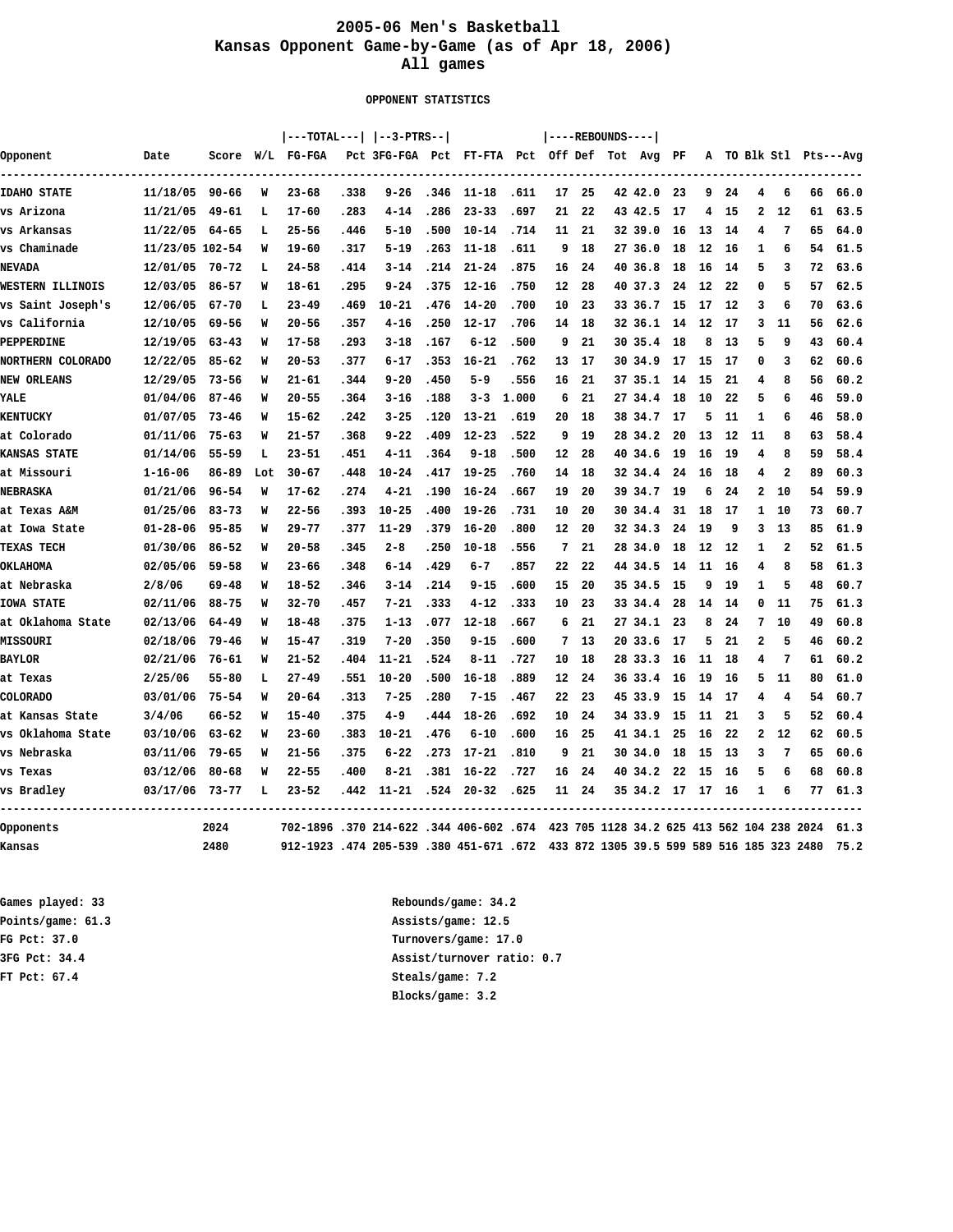## **2005-06 Men's Basketball Kansas Game-by-Game Highs (as of Apr 18, 2006) All games**

| Opponent                 | Date               | Score WL |     | <b>POINTS</b>                  | <b>REBOUNDS</b>                                                                      | ASSISTS                         | <b>STEALS</b>                                     | <b>BLOCKED SHOTS</b>                |
|--------------------------|--------------------|----------|-----|--------------------------------|--------------------------------------------------------------------------------------|---------------------------------|---------------------------------------------------|-------------------------------------|
| <b>IDAHO STATE</b>       | 11/18/05 90-66 W   |          |     | 25-Kaun, Sasha                 | 16-Kaun, Sasha                                                                       |                                 | 4-Wright, Julia 5-Robinson, Rus 2-Kaun, Sasha     | Wright, Julia<br>Giles, C.J.        |
| vs Arizona               | 11/21/05 49-61     |          | L   | 12-Kaun, Sasha                 | $10-Giles, C.J.$                                                                     | 4-Robinson, Rus                 | 3-Chalmers, Mar 3-Giles, C.J.                     |                                     |
| vs Arkansas              | $11/22/05$ 64-65   |          | L   | 20-Rush, Brandon               | 6-Kaun, Sasha                                                                        | 10-Hawkins, Jeff                | 3-Wright, Julia                                   | 3-Kaun, Sasha                       |
| vs Chaminade             | 11/23/05 102-54 W  |          |     | $21$ -Giles, $C.J.$            | 9-Kaun, Sasha                                                                        | 5-Hawkins, Jeff                 | 4-Chalmers, Mar                                   | 2-Wright, Julia                     |
|                          |                    |          |     |                                | Giles, C.J.                                                                          | Chalmers, Mar                   |                                                   |                                     |
| <b>NEVADA</b>            | 12/01/05 70-72     |          | L   | 19-Kaun, Sasha                 | 9-Kaun, Sasha                                                                        | 4-Chalmers, Mar                 | $2$ -Giles, $C.J.$                                | $3$ -Giles, $C.J.$                  |
| <b>WESTERN ILLINOIS</b>  | 12/03/05 86-57 W   |          |     | 14-Wright, Julia 7-Giles, C.J. |                                                                                      | 5-Wright, Julia                 | 4-Chalmers, Mar                                   | 4-Wright, Julia                     |
|                          |                    |          |     |                                | Downs, Micah                                                                         | Chalmers, Mar                   |                                                   | Giles, C.J.                         |
| vs Saint Joseph's        | 12/06/05 67-70     |          | L   | Rush, Brandon                  | 13-Wright, Julia 6-Wright, Julia                                                     | 4-Downs, Micah                  |                                                   | 3-Hawkins, Jeff 2-Robinson, Rus     |
| vs California            | 12/10/05 69-56 W   |          |     | 17-Giles, C.J.                 | 9-Giles, C.J.                                                                        | 6-Vinson, Steph 3-Giles, C.J.   |                                                   | 5-Giles, C.J.                       |
| PEPPERDINE               | $12/19/05$ 63-43 W |          |     | 18-Kaun, Sasha                 | 12-Kaun, Sasha                                                                       | 6-Chalmers, Mar                 | 3-Chalmers, Mar                                   | $3$ -Giles, $C.J.$<br>Kaun, Sasha   |
| <b>NORTHERN COLORADO</b> | $12/22/05$ 85-62 W |          |     | Rush, Brandon                  | 13-Wright, Julia  7-Wright, Julia  6-Robinson, Rus  2-Jackson, Darn  2-Giles, C.J.   |                                 |                                                   |                                     |
| <b>NEW ORLEANS</b>       | 12/29/05 73-56 W   |          |     | Case, Jeremy                   | 12-Wright, Julia 7-Rush, Brandon 5-Chalmers, Mar                                     | Robinson, Rus                   | 4-Chalmers, Mar 4-Wright, Julia                   |                                     |
| YALE                     | 01/04/06 87-46 W   |          |     | 19-Hawkins, Jeff 5-Kaun, Sasha | Rush, Brandon                                                                        | 8-Robinson, Rus                 | 5-Robinson, Rus 2-Kaun, Sasha                     |                                     |
| <b>KENTUCKY</b>          | 01/07/05 73-46 W   |          |     |                                | 24-Rush, Brandon 12-Rush, Brandon 5-Chalmers, Mar 2-Chalmers, Mar 2-Wright, Julia    |                                 |                                                   | Rush, Brandon                       |
| at Colorado              | 01/11/06 75-63 W   |          |     |                                | 18-Moody, Christ 7-Moody, Christ<br>Jackson, Darn                                    |                                 | 6-Chalmers, Mar 3-Chalmers, Mar 2-Rush, Brandon   |                                     |
| <b>KANSAS STATE</b>      | 01/14/06 55-59     |          | L,  | 20-Chalmers, Mar 9-Kaun, Sasha |                                                                                      | 4-Chalmers, Mar                 | 4-Robinson, Rus<br>Chalmers, Mar                  | 2-Kaun, Sasha                       |
| at Missouri              | 1-16-06            | 86–89    | OL. |                                | 22-Chalmers, Mar 8-Robinson, Rus                                                     | 8-Chalmers, Mar 4-Chalmers, Mar |                                                   | 1-Chalmers, Mar<br>Kaun, Sasha      |
| NEBRASKA                 | 01/21/06 96-54 W   |          |     | Hawkins, Jeff                  | 17-Rush, Brandon  9-Rush, Brandon  6-Robinson, Rus  3-Chalmers, Mar  2-Rush, Brandon |                                 |                                                   |                                     |
| at Texas A&M             | 01/25/06 83-73 W   |          |     |                                | 24-Robinson, Rus 9-Jackson, Darn 8-Chalmers, Mar                                     |                                 | 3-Chalmers, Mar                                   | $2$ -Giles, $C.J.$                  |
| at Iowa State            | $01 - 28 - 06$     | 95–85 W  |     |                                | 21-Chalmers, Mar 10-Rush, Brandon 5-Chalmers, Mar                                    |                                 | 6-Chalmers, Mar                                   | 4-Wright, Julia                     |
| <b>TEXAS TECH</b>        | 01/30/06 86-52 W   |          |     |                                | 24-Rush, Brandon 11-Rush, Brandon 7-Chalmers, Mar                                    |                                 | 2-Rush, Brandon<br>Chalmers, Mar<br>Hawkins, Jeff | 2-Moody, Christ<br>Kaun, Sasha      |
| OKLAHOMA                 | 02/05/06 59-58 W   |          |     |                                | 18-Rush, Brandon 8-Wright, Julia 5-Robinson, Rus                                     |                                 | 3-Robinson, Rus                                   | 3-Rush, Brandon<br>Giles, C.J.      |
| at Nebraska              | 2/8/06             | 69–48 W  |     |                                | 20-Chalmers, Mar 7-Robinson, Rus<br>Kaun, Sasha<br>Rush, Brandon                     | 5-Robinson, Rus                 | 4-Chalmers, Mar<br>Robinson, Rus                  | 1-Kaun, Sasha<br>Wright, Julia      |
| <b>IOWA STATE</b>        | 02/11/06 88-75 W   |          |     | 23-Chalmers, Mar               | 9-Wright, Julia<br>Rush, Brandon                                                     | 7-Robinson, Rus                 | 3-Rush, Brandon<br>Chalmers, Mar                  | 4-Wright, Julia                     |
| at Oklahoma State        | 02/13/06           | 64–49 W  |     | 13-Chalmers, Mar               | 9-Rush, Brandon                                                                      | 7-Chalmers, Mar                 | 5-Robinson, Rus                                   | $2$ -Giles, $C.J.$                  |
| MISSOURI                 | 02/18/06           | 79-46 W  |     | 14-Chalmers, Mar               | 7-Kaun, Sasha                                                                        | 5-Hawkins, Jeff                 | 6-Robinson, Rus                                   | 4-Kaun, Sasha                       |
| <b>BAYLOR</b>            | 02/21/06           | 76-61 W  |     | 20-Wright, Julia               | 6-Giles, C.J.                                                                        | 9-Robinson, Rus                 | 4-Rush, Brandon                                   | $3-Giles, C.J.$                     |
| at Texas                 | 2/25/06            | 55-80    | L,  | 18-Wright, Julia               | 4-Giles, C.J.<br>Rush, Brandon                                                       | 8-Robinson, Rus                 | 5-Chalmers, Mar                                   | 1-Rush, Brandon                     |
| <b>COLORADO</b>          | 03/01/06           | 75–54 W  |     | 14-Chalmers, Mar               | $8-Giles, C.J.$<br>Kaun, Sasha                                                       | 7-Robinson, Rus                 | 5-Chalmers, Mar                                   | $2$ -Giles, $C.J.$<br>Robinson, Rus |
| at Kansas State          | 3/4/06             | 66–52 W  |     |                                | 24-Rush, Brandon 6-Wright, Julia                                                     |                                 | 5-Robinson, Rus 4-Wright, Julia 2-Giles, C.J.     |                                     |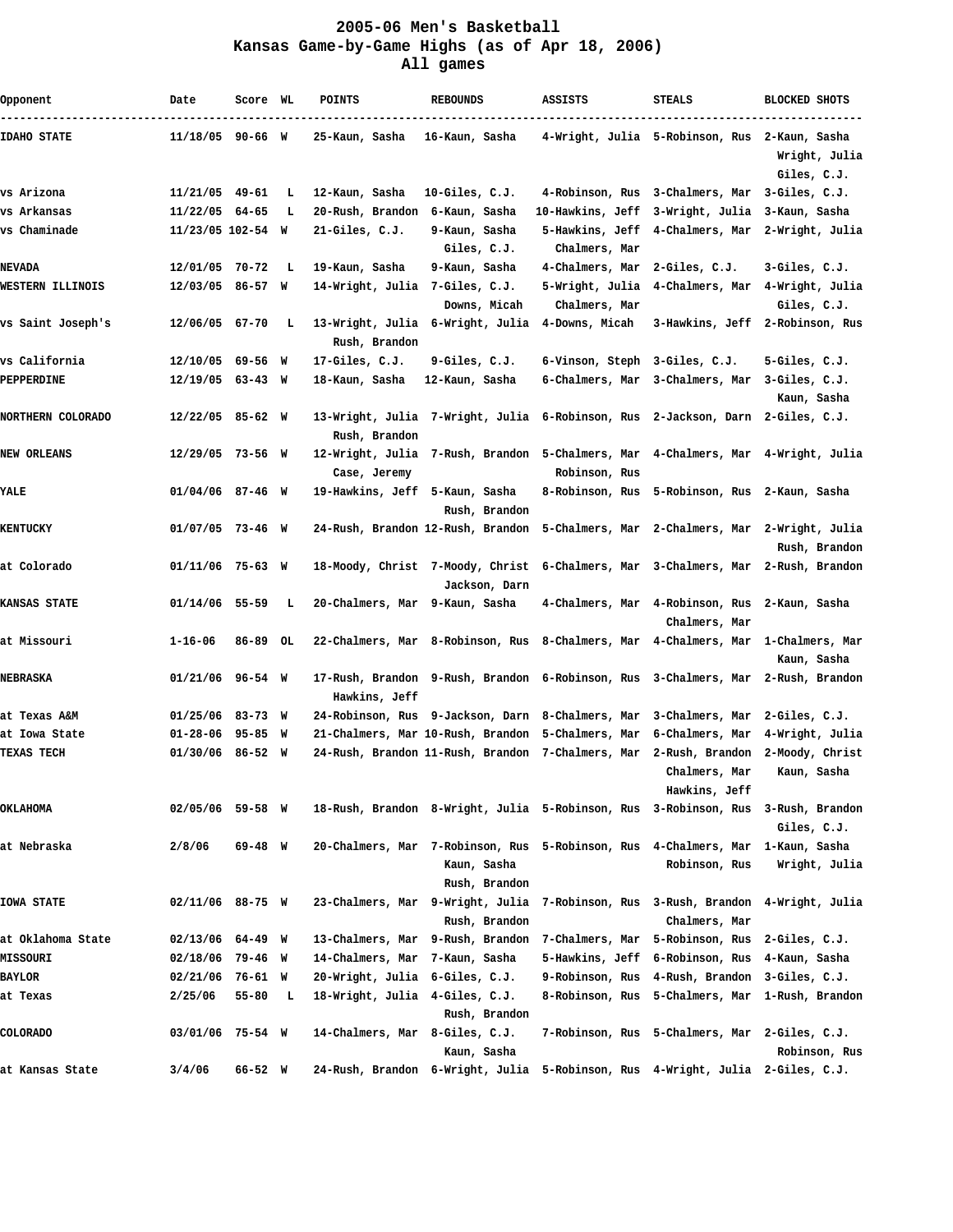## **2005-06 Men's Basketball Kansas Game-by-Game Highs (as of Apr 18, 2006) All games**

| Opponent          | Date             | Score WL |    | POINTS                                                            | <b>REBOUNDS</b> | ASSISTS                                                       | <b>STEALS</b>                                   | <b>BLOCKED SHOTS</b> |
|-------------------|------------------|----------|----|-------------------------------------------------------------------|-----------------|---------------------------------------------------------------|-------------------------------------------------|----------------------|
|                   |                  |          |    |                                                                   | Chalmers, Mar   |                                                               |                                                 |                      |
|                   |                  |          |    |                                                                   | Rush, Brandon   |                                                               |                                                 |                      |
| vs Oklahoma State | 03/10/06         | 63-62 W  |    | 16-Kaun, Sasha                                                    |                 | 9-Wright, Julia 8-Robinson, Rus 7-Robinson, Rus 3-Kaun, Sasha |                                                 |                      |
| vs Nebraska       | 03/11/06 79-65 W |          |    | 18-Chalmers, Mar 10-Jackson, Darn 8-Robinson, Rus 2-Robinson, Rus |                 |                                                               |                                                 | 2-Wright, Julia      |
|                   |                  |          |    |                                                                   |                 |                                                               | Chalmers, Mar                                   |                      |
|                   |                  |          |    |                                                                   |                 |                                                               | Hawkins, Jeff                                   |                      |
| vs Texas          | 03/12/06         | 80-68 W  |    | 15-Chalmers, Mar 7-Wright, Julia 6-Robinson, Rus                  |                 |                                                               | 3-Robinson, Rus                                 | 3-Kaun, Sasha        |
|                   |                  |          |    |                                                                   |                 | Chalmers, Mar                                                 | Wright, Julia                                   |                      |
| vs Bradlev        | 03/17/06 73-77   |          | L. | 18-Robinson, Rus 8-Kaun, Sasha                                    |                 |                                                               | 7-Robinson, Rus 5-Robinson, Rus 1-Rush, Brandon |                      |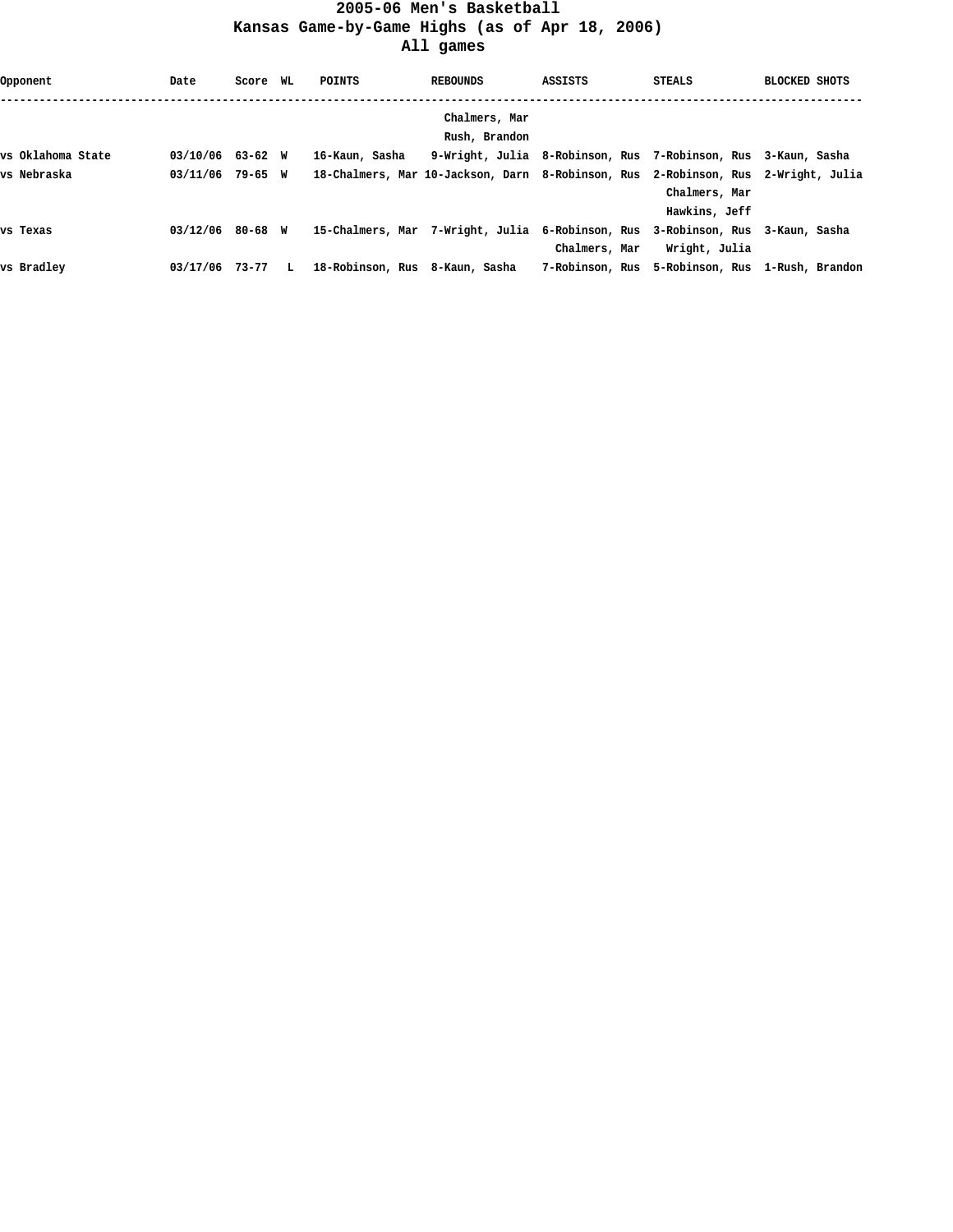# **2005-06 Kansas Superlatives**

# **Individual Superlatives**

40 vs. Chaminade (11-23-05) 17 vs. Kansas State (1-14-06) *Total Field Goals* 32 by Iowa State (2-11-06) 15 by Kansas State (3-4-06)

44 at Texas A&M (1-25-06)

**KANSAS OPPONENT Points Scored** 25, Sasha Kaun vs. Idaho State (11-18-05) 40, Thomas Gardner of Missouri (1-16-06) **Total Field Goals** 10, Julian Wright vs. Baylor (2-21-06) 13, Thomas Gardner of Missouri (1-16-06) 10, Brandon Rush vs. Texas Tech (1-30-06) 13, Nick Fazekas of Nevada (12-1-05) 10, Brandon Rush vs. Texas Tech  $(1-30-06)$ 10, C.J. Giles vs. Chaminade (11-23-05) **Total FGs Attempted** 19, Brandon Rush vs. Texas Tech (1-30-06) 22, Curtis Stinson of Iowa State (1-28-06) **Highest FG% (6 made)** 100 (6-6) Jeff Hawkins vs. Nebraska (1-21-06) 90.0 (9-10) LaMarcus Aldridge of Texas (2-25-06) **Highest FG% (10 made)** 90.9 (10-11) Julian Wright vs. Baylor (2-21-06) 61.9 (13-21), Nick Fazekas of Nevada (12-1-05) **2-Point Field Goals** 10, Julian Wright vs. Baylor (2-21-06) 11, Nick Fazekas of Nevada (12-1-05) 10, C.J. Giles vs. Chaminade (11-23-05) **2-Point FGs Attempted** 15, Sasha Kaun vs. Pepperdine (12-19-05) 16, six times (last by JamesOn Curry of Oklahoma State, 3-10-06) 15, Sasha Kaun vs. Idaho State (11-18-05) **3-Point Field Goals** 5, Jeff Hawkins vs. Nebraska (1-21-06) 7, Thomas Gardner of Missouri (1-16-06) **3-Pt. FGs Attempted** 11, Mario Chalmers at Nebraska (2-8-06) 14, Thomas Gardner of Missouri (1-16-06)<br>**3-Point FG% (min. 3 made)** 100 (5-5) Jeff Hawkins vs. Nebraska (1-21-06) 100 (3-3), David Jackson of Western Illinoi **3-Point FG% (min. 3 made)** 100 (5-5) Jeff Hawkins vs. Nebraska (1-21-06) 100 (3-3), David Jackson of Western Illinois (12-3-05) 100 (3-3) Brandon Rush vs. Northern Colorado (12-22-05) **3-Point FG% (min. 5 made)** 100 (5-5) Jeff Hawkins vs. Nebraska (1-21-06) 85.7 (6-7), Chet Stachitas of Saint Joseph's (12-6-05) **Free Throws** 12, Russell Robinson at Texas A&M (1-25-06) 11, Joseph Jones of Texas A&M (1-25-06)<br> **Free Throws Attempted** 13, Russell Robinson at Texas A&M (1-25-06) 12, Joseph Jones of Texas A&M (1-25-06) 13, Russell Robinson at Texas A&M (1-25-06) **Free Throw % (6 made)** 100 (8-8), Mario Chalmers vs. Iowa State (2-11-06) 100 (6-6), Matt Kline of Northern Colorado (12-22-05) 100 (8-8), Mario Chalmers at Texas A&M (1-25-06) 100 (6-6), David Jackson of Western Illinois (12-3-05) 100 (7-7), Mario Chalmers vs. Idaho State (11-18-05) 100 (6-6), three times **Offensive Rebounds** 6, Sasha Kaun vs. Nevada (12-1-05) 10, Taj Gray of Oklahoma (2-5-06) 6, C.J. Giles vs. Chaminade (11-23-05) **Defensive Rebounds** 11, Brandon Rush vs. Kentucky (1-7-06) 9, Leon Powe of California (12-10-05) 11, Sasha Kaun vs. Idaho State (11-18-05) **Total Rebounds** 16, Sasha Kaun vs. Idaho State (11-18-05) 12, Taj Gray of Oklahoma (2-5-06) Assists 10, Jeff Hawkins vs. Arkansas (11-22-05) 7, four times (last by Daniel Ruffin of Bradley, 3-17-06) **Turnovers** 8, Mario Chalmers vs. Oklahoma (2-5-06) 8, Thomas Gardner of Missouri (1-16-06) **Blocked Shots** 5, C.J. Giles vs. California (12-10-05) 5, Jarras Henry of Pepperdine (12-19-05) **Steals** 7, Russell Robinson vs. Oklahoma State (3-10-06) 5, Byron Easton of Oklahoma State (3-10-06) **Minutes Played (Regulation)** 39, Brandon Rush at Oklahoma State (2-13-06) 40, Chet Stachitas of Saint Joseph's (12-6-05)<br>39, Brandon Rush vs. Kansas State (1-14-06) 40, Dwayne Lee of Saint Joseph's (12-6-05)

39, Brandon Rush vs. Kansas State (1-14-06) **Minutes Played (OT)** 40, Mario Chalmers at Missouri (1-16-06) 42, Thomas Gardner of Missouri (1-16-06)

# **Team Superlatives**

102 vs. Chaminade (11-23-05) 49 vs. Arizona (11-21-05) *Points Scored* 89 by Missouri (1-16-06) 43 by Pepperdine (12-19-05) 57 (2nd) at Iowa State (1-28-06) 20 (2nd) vs. Arizona (11-21-05) *Points/Half* 50 (2nd) by Iowa State (1-28-06) 15 (1st) by Colorado (3-1-06 72 vs. Texas Tech (1-30-06) 42 at Texas A&M (1-25-06) *Field Goal Attempts* 77 by Iowa State (1-28-06) 40 by Kansas State (3-4-06) 59.7 vs. Nebraska (1-21-06) 32.1 vs. Kansas State (1-6-06) *FG Percentage* 55.1 by Texas (2-25-06) 24.2 by Kentucky (1-7-06) 33 vs. Chaminade (11-23-05) 12 vs. Kansas State (1-14-06) *2-Point Field Goals* 25 by Iowa State (2-11-06) 8 by Missouri (2-18-06) 56 vs. Texas Tech (1-30-06) 30 vs. Saint Joseph's (12-6-05) *2-Point FG Attempts* 50 by Oklahoma (2-5-06) 27 by Missouri (2-18-06) 56 vs. Chaminade (11-23-05)<br>12 vs. Texas (3-12-06) 50 by Texas Tech (1-30-06)<br>12 vs. Texas (3-12-06) 50 by Texas Tech (1-30-06) 12 vs. Texas (3-12-06) 1 vs. Oklahoma State (3-10-06) *3-Point Field Goals* 11 by Bradley (3-17-06) 1 by Oklahoma State (2-13-06) 1 at Oklahoma State (2-13-06) 11 by Baylor (2-21-06) 24 vs. Texas (3-12-06) 7 at Oklahoma State (2-13-06) *3-Point FG Attempts* 29 by Iowa State (1-28-06) 8 by Texas Tech (1-30-06) 61.1 vs. Nebraska (1-21-06) 11.1 vs. Oklahoma State (3-10-06) *3-Point FG Percentage* 52.4 by Bradley (3-17-06) 7.7 by Oklahoma State (2-13-06) 33 at Texas A&M (1-25-06) 2 vs. Arkansas (11-22-05) *Free Throws* 23 by Arizona (11-21-05) 3 by Yale (1-4-06) 83.3 vs. Chaminade (11-23-05) 31.6 vs. Saint Joseph's (12-6-05) *FT Percentage* 100 by Yale (1-4-06) 33.3 by Iowa State (2-11-06) 21 vs. Pepperdine (12-19-05) 6 at Iowa State (1-28-06) *Offensive Rebounds* 22 by Colorado (3-1-06) 6 by Oklahoma State (2-13-06) 6 at Texas A&M (1-25-06) 22 by Oklahoma (2-5-06) 37 vs. Texas Tech (1-30-06) 10 at Texas (2-25-06) *Defensive Rebounds* 28 by Kansas State (1-14-06) 13 by Missouri (2-18-06) 56 vs. Pepperdine (12-19-05) 19 at Texas (2-25-06) *Total Rebounds* 45 by Colorado (3-1-06) 20 by Missouri (2-18-06) 28 vs. Arizona (11-21-05) 11 vs. Oklahoma (2-5-06) *Fouls* 31 by Texas A&M (1-25-06) 14 by Oklahoma (2-5-06) 1, four times 0, 28 times 0, 28 times 0, 28 times 0, 28 times *DQs* 3 by Idaho State (11-18-05) 0, 15 times

22, Thomas Gardner of Missouri (1-16-06)

- 
- 
- 
- 
- 5, Chris Rodgers of Arizona (11-21-05)
- 
- 
- 

**KANSAS HIGH KANSAS LOW CATEGORY OPPONENT HIGH OPPONENT LOW** 15 by Missouri (2-18-06) 15 by Kentucky (1-7-06) 11 by Iowa State (1-28-06) 52.4 by Baylor (2-21-06) 28 by Western Illinois (12-3-05) 14 by New Orleans (12-24-05) 14 by California (12-10-05) 29 vs. Yale (1-4-06) 9 vs. Nevada (12-1-05) *Assists* 19 by Texas (2-25-06) 4 by Arizona (11-21-05) 19 by Iowa State (1-28-06) 27 vs. Arizona (11-21-05) 9 vs. Texas (3-12-06) *Turnovers* 24 by Oklahoma State (2-13-06) 9 by Iowa State (1-28-06) 24 by Nebraska (1-21-06) 24 by Idaho State (11-18-05) 10 vs. New Orleans (12-29-05) 1 vs. Bradley (3-17-06) *Blocked Shots* 11 by Colorado (1-11-06) 0 by Iowa State (2-11-06) 10 vs. Pepperdine (12-19-05) 1 at Texas (2-25-06) 0 by Northern Colorado (12-22-05) 10 vs. Western Illinois (12-3-05) 0 by Western Illinois (12-3-05) 16 at Oklahoma State (2-13-06) 5 vs. Nevada (12-1-05) *Steals* 13 by Iowa State (1-28-06) 2 by Texas Tech (1-30-06) 2 by Missouri (1-16-06)